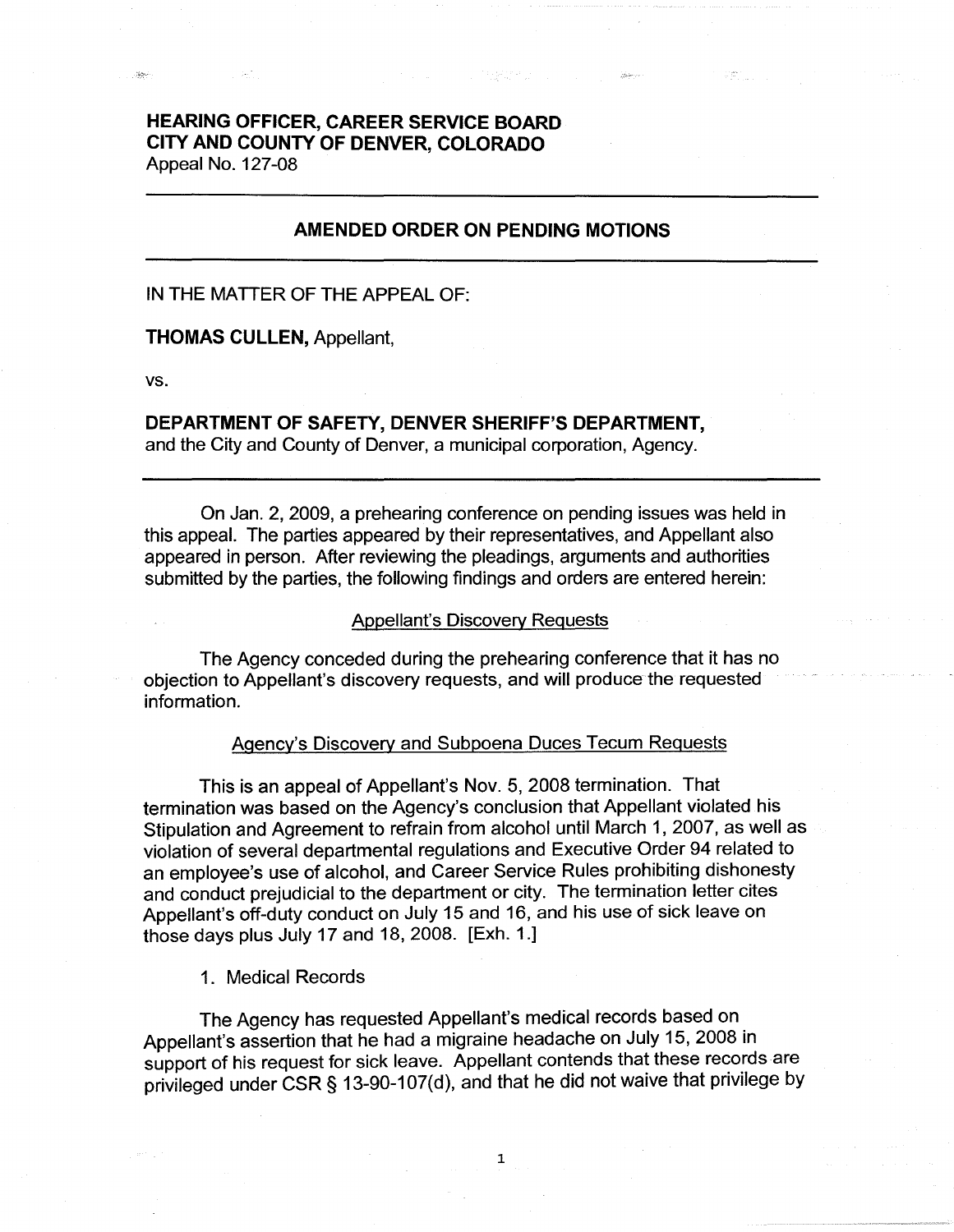his factual assertion that he had a migraine on July 15, 2008. Appellant argues that he was forced by his employer to answer the question about his absence that day, and therefore the answer should not be considered a voluntary waiver of the privilege to protect his medical information. He cites three Colorado cases in support of this argument. In the most recent decision, Hoffman v. Brookfield Republic, 87 P.3d 858 (Colo. 2004), the Colorado Supreme Court held that a personal injury plaintiff "did not inject her mental condition into the case so as to impliedly waive [the] privilege merely by making a generic claim for 'severe pain and suffering, and emotional distress' incident to the physical injuries," and that the details provided in plaintiff's deposition responses "did not transform [that claim] into a peculiar assertion of psychological damages." Id. at 864. Johnson v. Trujillo, 977 P.2d 152 (Colo. 1999) holds the same on similar facts. Devenyns v. Hartig, 983 P.2d 63 (Colo. 1998) is inapposite, since this Appellant was not required by a separate legal or contractual obligation to provide information about his medical condition.

Both parties acknowledge that the July  $15<sup>th</sup>$  use of sick leave is at issue. Appellant lists as his fourth issue in this appeal, "[w]as it appropriate for the Appellant to use sick leave resulting from his migraine headache?" The Agency's fourth issue is, "[w]hether Appellant was truly ill with a migraine headache when he called in too sick to work, or was he still under the influence?" [Parties' Statement of Issues.] The disciplinary action challenged by the appeal is based in part on the Agency's charge that Appellant was dishonest in calling in sick on July  $15<sup>th</sup>$ . Appellant raises a defense of truth against that charge: that he requested sick leave because he was indeed suffering from a migraine. The Agency seeks discovery to rebut that factual allegation.

The physician-patient privilege protects information acquired in attending a patient which is necessary to enable a physician to treat the patient. CRS § 13- 90-107(d). The privilege may be impliedly waived when a party raises an affirmative defense that makes his physical condition the basis of an affirmative defense. "This waiver does not amount to a general disclosure of the patient's entire medical history, but rather is limited to the cause and extent of the injuries and damages claimed." Cardenas v. Jerath, 180 P.3d 415, 424 (Colo. 2008).

Appellant is expected to present evidence that he had a migraine on the day in question. He has therefore waived his privilege to shield any physicianpatient communications to the extent that he obtained treatment on that occasion.

2. Alcohol Treatment Records

Next, the Agency seeks records of programs attended by Appellant as a part of the Employee Assistance Program (EAP), mandated by the 2007 Stipulation and Agreement (S&A). Those records are relevant to the issue of whether Appellant violated the terms of the S&A. Appellant does not claim that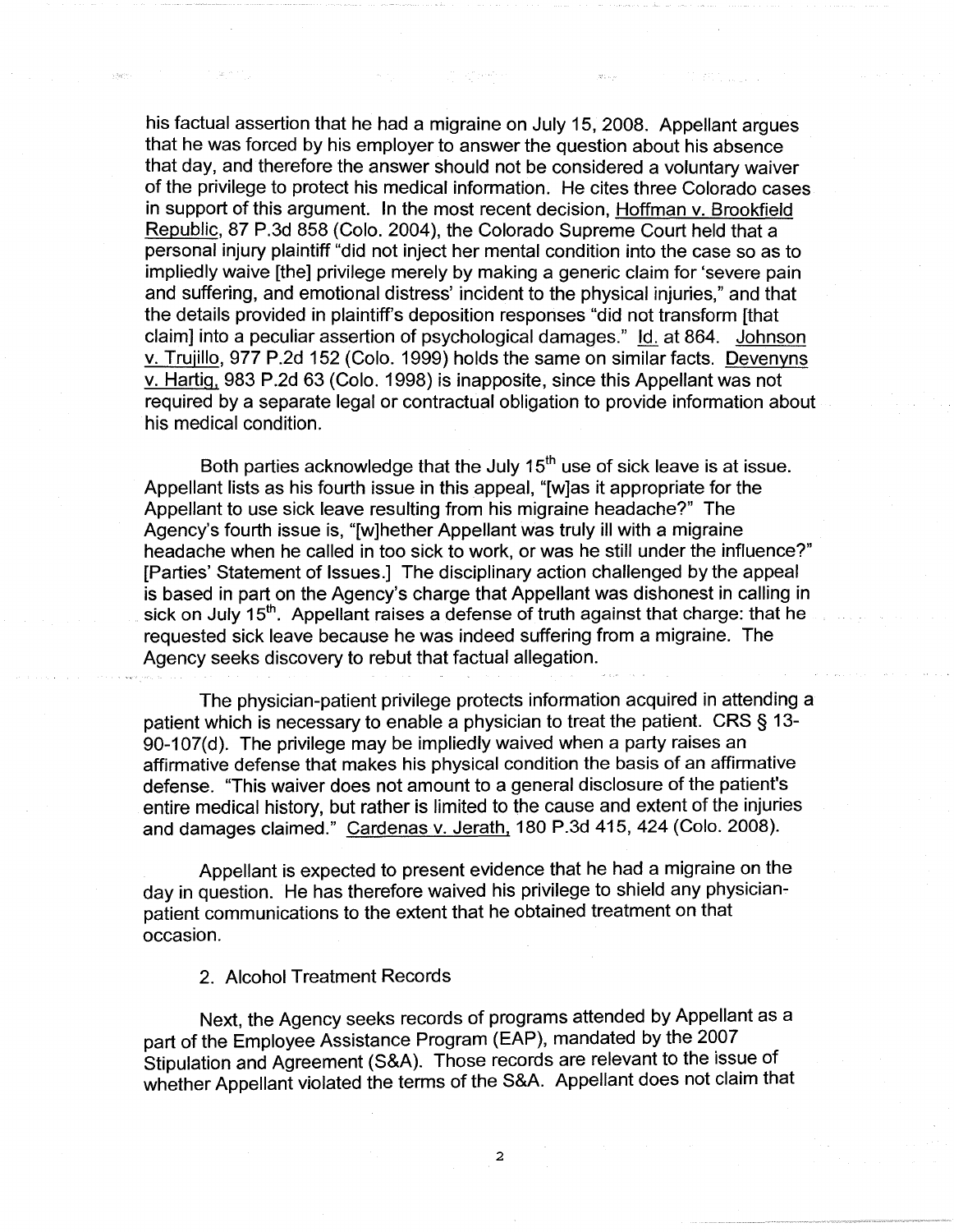these records are covered by any privilege.

### 3. Arrest and Police Records

The Agency has requested a release from Appellant for the records of the Westminster Police Department regarding its contact with Appellant on July 15, 2008. Appellant's state and level of intoxication on that date are at issue in this discipline. The requested records for a domestic incident, and Appellant's transport by the police to a detoxification facility later that night, are discoverable as to those issues.

#### 4. Credit Card and Bank Records

Since Appellant's purchase of alcohol on days not covered by this discipline are not sufficiently probative of the issues raised in this appeal, these requests are denied. The subpoena duces tecum requests addressed to those records are also denied.

### 5. Washington House Records

Finally, the Agency seeks a release signed by Appellant for all records of Washington House Detox Center regarding Appellant, and a subpoena duces tecum to that facility for those records. The only relevant records responsive to this request are those related to Appellant's stay at the Center from July  $15 - 16$ , 2008. The Agency claims that Appellant failed to report to work on July 16<sup>th</sup> because he was still intoxicated, and Appellant disputes that. Appellant has waived any physician-patient privilege as to that stay, to the extent one might be applicable, by raising his medical condition on those days as a defense to the discipline.

# Motion for Continuance

The Agency moved for a continuance of the hearing, now set for Jan. 16, 2009, on the ground that resolution of these issues requires additional time to prepare for hearing. Appellant objects to this request. I find that the motion is supported by good cause and that a two-week delay in trial will not prejudice the Appellant.

#### Order

1. Appellant is ordered to produce all medical records related to medical treatment of the Appellant for a migraine headache on or about July 15, 2008. The request for all other medical and other treatment records is denied, except as otherwise granted by this order.

2. Appellant is ordered to sign a release for all records generated between himself and the Employee Assistance Program regarding programs

3